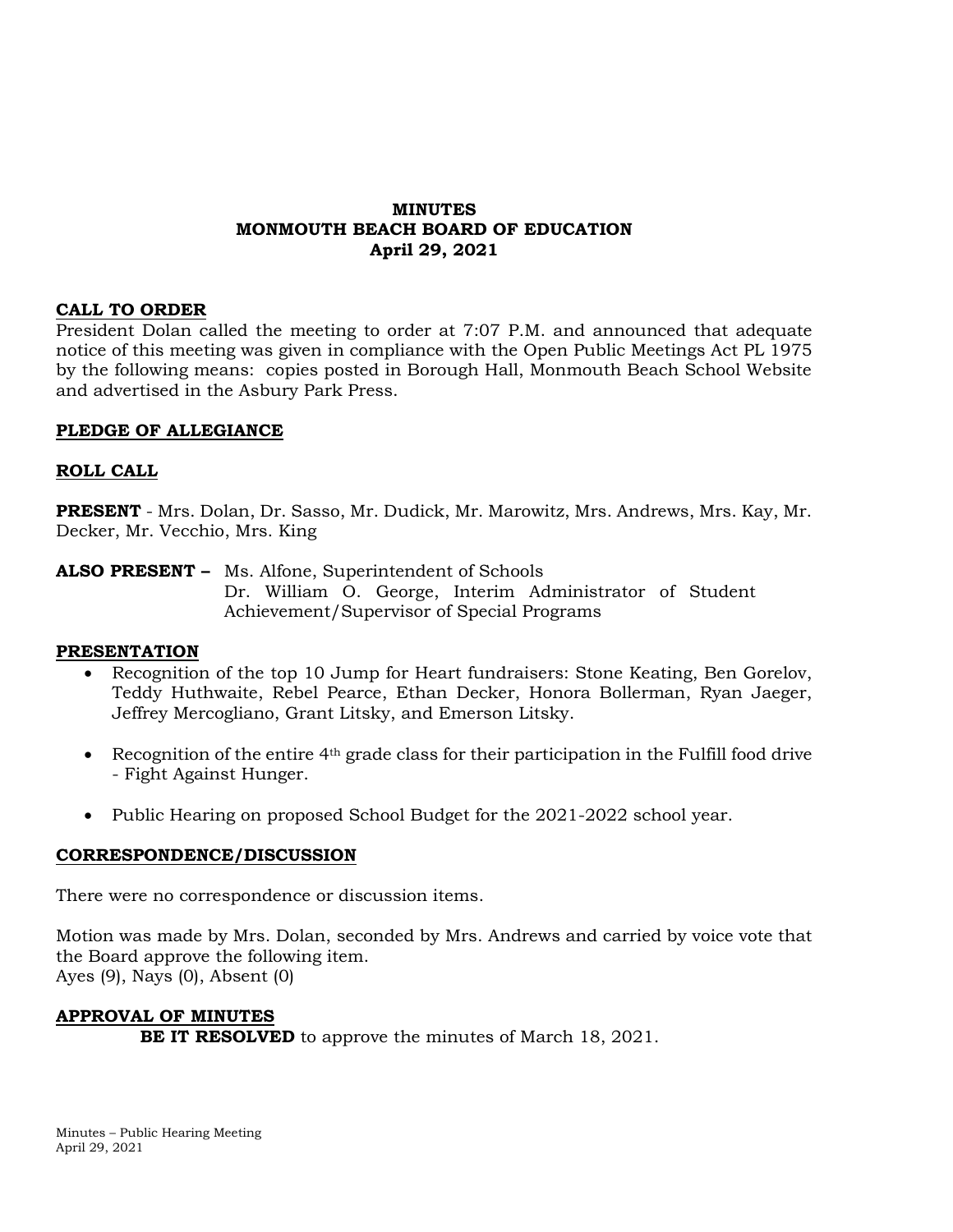## **SUPERINTENDENT'S REPORT**

- Highlights of the Budget for 2021-22
	- o Additional Staffing to support schedule change and inclusion model
		- PE Teacher
		- 4 Classroom teachers
		- Math Interventionist
		- PK-Teacher
		- Social Emotional Behavioral Specialist
		- **Innovation and Technology Specialist**
- New Schedule Design
	- o Community Info Sessions May/June
	- o 60-Minute Block for MS with Alternating Semester A/B for Activity Arts
	- o Increased instructional time in Math, Science, Social Studies and Activity Arts
	- o Increased PE/Health Minutes
	- o Addition of Mindfulness course, Innovation Course, and specialized Art/Music courses
- Construction of Innovation Lab
	- o E-Gaming Space
	- o Podcasting Studio
	- o Robotics
- Elementary Maker Space/Reading Room
	- o Flexible seating
	- o Maker furniture and materials
	- o Access during Elementary Technology Special
- Integration of Readers/Writers Workshop
	- o Classroom Leveled Libraries
	- o Teacher materials
	- o Professional Development
- Building and Grounds Projects
	- o Finish playground project
	- o HVAC/LED Lighting Project
	- o Air Filtration Project
- Flexible Seating
	- o Purchased for classrooms PK-8
- Increased Summer Program Opportunities
	- o Targeted Academic Assistance
	- o STEM Opportunities
	- o Art and Music Opportunities
	- o Book Clubs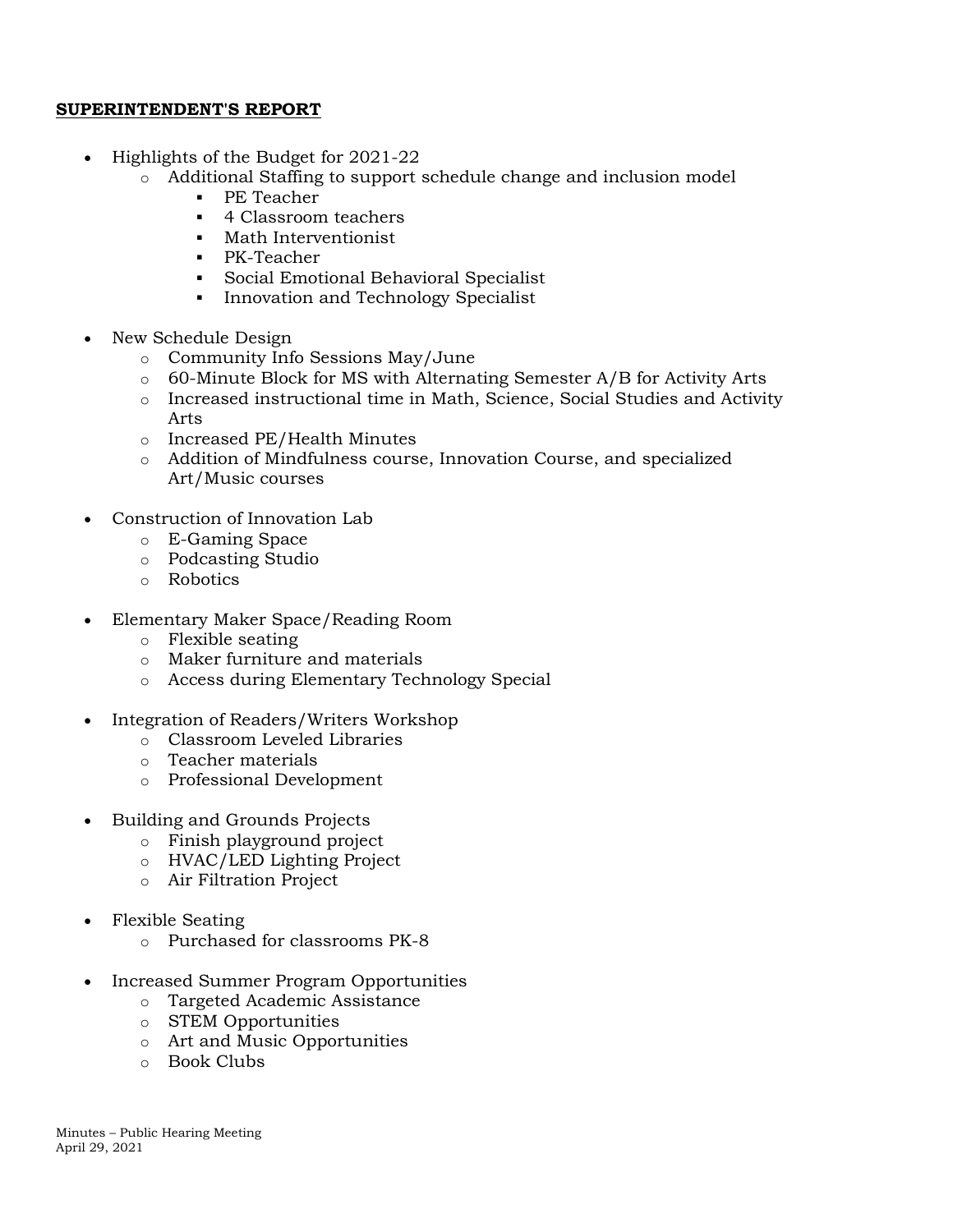# **SUPERINTENDENT'S REPORT (continued)**

- New Uniforms for Sports Teams
	- o Baseball/Softball'
	- o Field Hockey
	- o Basketball teams
- Touch Screen Chromebooks for Grades PK-2

## **Other Updates:**

- Calendar Revision: Move last day of school to June 18. Graduation June 17 at 6:30 pm and June 16 a half day
- June 4 Field Day
- Summer Academic Support Invites went out-due back May 14
- Playground opened for student use today
- Baseball and Softball uniforms have arrived.
- Annie Jr.-May 14 at  $6:30$  pm, May 15  $2:00$  pm
- Spring Concert-May 19: PK-3 (6:00 pm); May 26: Band and Chorus 6:00 pm.

Motion was made by Mrs. Dolan, seconded by Mrs. Andrews and carried by voice vote that the Board approve the following items  $(A - D)$ . Ayes (9), Nays (0), Absent (0)

A. **BE IT RESOLVED** to approve the following statistical information:

#### **Student Enrollment as of March 26, 2021**

#### **Total 255**

| Preschool | 18 | Grade 3-1 | 12 | Grade 6-1 | 12 |
|-----------|----|-----------|----|-----------|----|
| K         | 19 | Grade 3-2 | 12 | Grade 6-2 | 12 |
| Grade 1-1 | 11 | Grade 4-1 | 14 | Grade 7-1 | 13 |
| Grade 1-2 | 11 | Grade 4-2 | 13 | Grade 7-2 | 13 |
| Grade 2-1 | 14 | Grade 5-1 | 14 | Grade 8-1 | 18 |
| Grade 2-2 | 16 | Grade 5-2 | 15 | Grade 8-2 | 18 |

#### **Student Attendance Staff Attendance**

| September | 98.5% | February | 97.0% |
|-----------|-------|----------|-------|
| October   | 98.0% | March    | 95.0% |
| November  | 97.0% | April    |       |
| December  | 97.0% | May      |       |
| January   | 97.0% | June     |       |

| September | 100.0% | February | 98.5% |
|-----------|--------|----------|-------|
| October   | 90.0%  | March    | 98.0% |
| November  | 94.5%  | April    |       |
| December  | 98.5%  | May      |       |
| January   | 98.5%  | June     |       |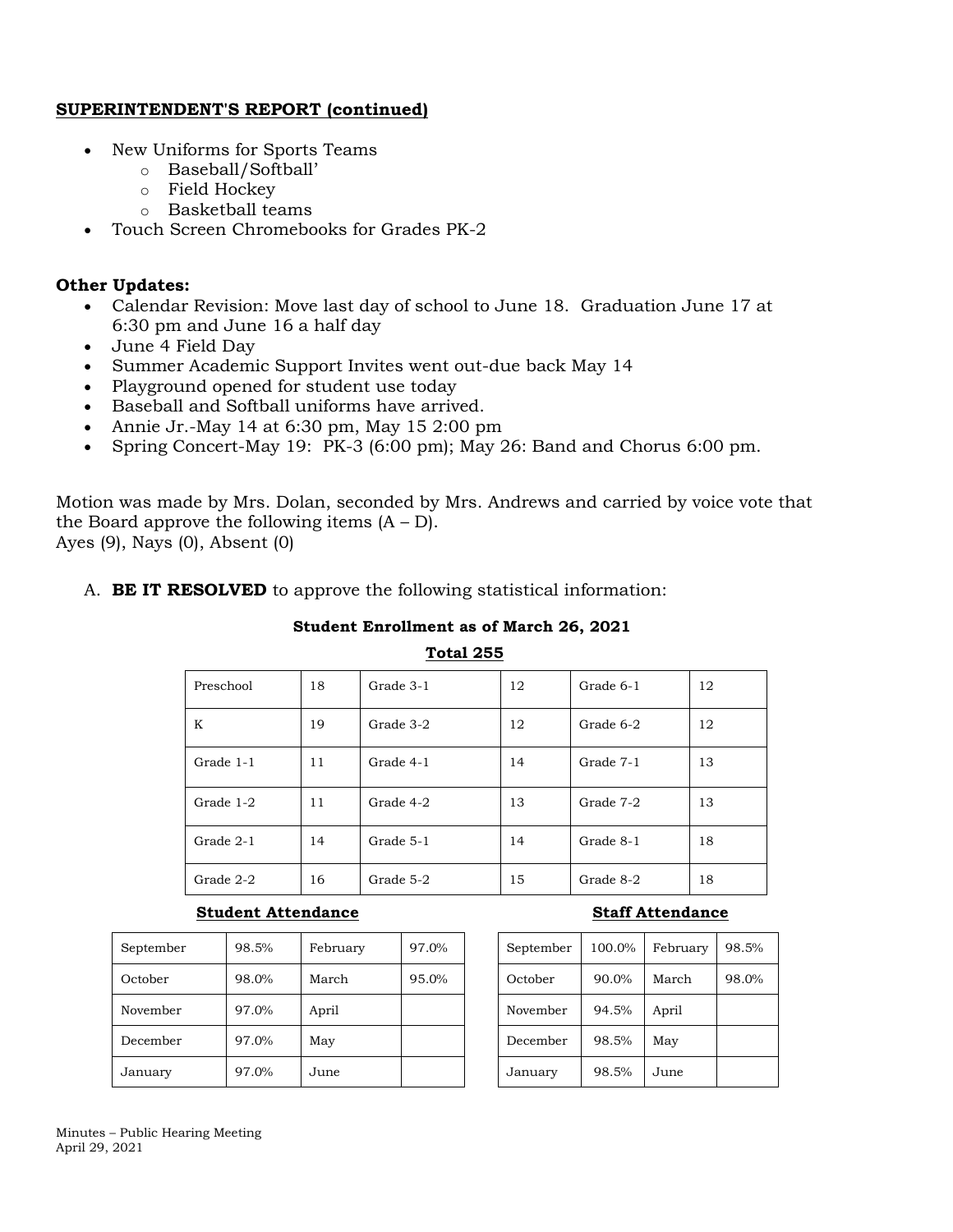## **SUPERINTENDENT'S REPORT (continued)**

- B. Security Drill Fire Drill March 23, 2021 at 9:45 A.M. Security Drill - Bomb Threat – March 26, 2021 at 9:00 A.M.
- C. Harassment Intimidation and Bullying

**BE IT RESOLVED** to (affirm, deny or modify) the HIB Form as presented by Mrs. Jessica Alfone.

D. We had one inclement weather school closing day for the 2020-2021 school year. It is Mrs. Alfone's recommendation that graduation take place on Thursday, June 17 and the last day of school will be Friday, June 18 for students and staff pending any additional school emergency closings. Graduation will take place on June 17 at 6:30 P.M. with a rain date of June 18 at 2:00 P.M. June 16, June 17, and June 18 will be 12:30 P.M. dismissal days. Therefore, upon the recommendation of the Superintendent, **BE IT RESOLVED** to approve the revised MBS District School Calendar for the 2020-2021 school year

Ms. Alfone and Mr. Genovese presented to the Board the FY2022 budget. Ms. Alfone highlighted all of the programs and initiatives currently in place as well as those being installed in the new year. Mr. Genovese discussed the financial impact on the district stating that with the increase in ratables and the thorough review done by the Superintendent on certain expense items, the budget was able to come in at no tax rate increase to the tax payers.

# **PTO PRESENTATION – Caroline Quattrochi**

#### **PUBLIC DISCUSSION**

In compliance with Open Public Meetings Act PL 1975, Chapter 10:4-12 subsection b, - A public body may exclude the public only from that portion of a meeting at which the public body discusses any matter involving the employment, appointment, termination of employment, terms and conditions of employment evaluation of the performance of promotion or discipline of any specific prospective public officer or employees or current public offer or employee employed or appointed by the public body, unless all the individual employees or appointees whose rights could be adversely affected request in writing that such matter or matters be discussed at a public meeting. As per Board Bylaws, 0167, public participation in Board Meetings, such remarks are to be limited to five minutes duration. The Board of Education, though affording the opportunity for members of the public to comment will not engage and/or make remarks concerning matters of student confidentiality and/or matters of personnel wherein employees of the District have not been given notice of the Board's intent to discuss their terms and conditions of employment. Members of the public are reminded that though they are afforded the opportunity to address the Board, they are not given license to violate the laws of slander. Comments made by members of the public that are not in keeping with the orderly conduct of a public meeting will be asked to yield the floor and if they fail to do so may be subject to charges under New Jersey statues associated with disruption of a public meeting.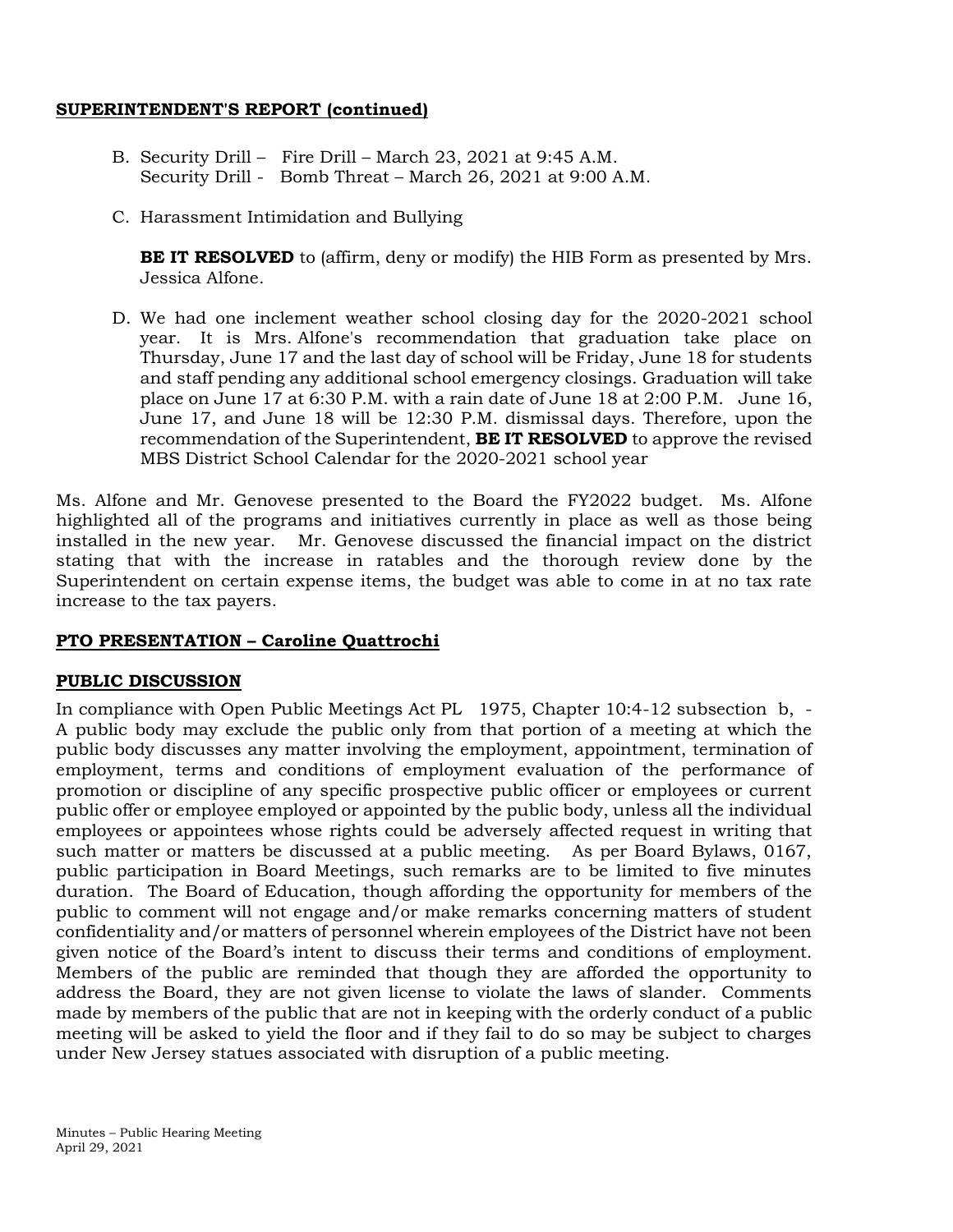## **SUPERINTENDENT'S REPORT (continued)**

Motion was made by Mrs. Dolan, seconded by Mrs. Andrews and carried by roll call vote that the Board approve the following item (A). Ayes (9), Nays (0), Absent (0)

# **A. APPROVAL OF THE FY2022 BUDGET TO THE COUNTY OFFICE**

**BE IT RESOLVED** that the Board approve the following Resolution and submission of the tentative FY2022 budget to the County Office.

## **RESOLUTION**

**WHEREAS,** the Monmouth Beach Board of Education (herein referred to as "the Board") submitted a tentative budget to the State of New Jersey before March 22, 2021; and

**WHEREAS**, the Board with County approval did advertise the budget prior to April 24, 2021 in the legal section of the Asbury Park Press; and

**WHEREAS**, the amount of the total operating budget shall be \$5,804,999 in the Department of Education Budget workbook of which \$4,907,507 shall be raised by local tax levy; and

**WHEREAS**, the amount of the total special revenue fund is \$260,936; and

**WHEREAS**, the amount of debt service raised through local tax levy shall be \$230,600; and

**WHEREAS**, school district policy Travel/Reimbursement Policy #6471 and N.J.A.C. 6A:23A-7 provides that the Board of Education shall establish in the annual school budget a maximum expenditure amount that may be allotted for such travel and expense reimbursement for 2021 – 2022 school year; and

**WHEREAS**, a Board of Education may establish, for regular district business travel only, a threshold of \$150 per staff member where prior Board approval shall not be required unless this threshold for a staff member is exceeded; and

**WHEREAS**, the board hereby establishes the school district travel maximum for the  $2021 - 2022$  school year at the sum of \$28,000; and

**NOW THEREFORE BE IT RESOLVED**, the Monmouth Beach Board of Education hereby approves this Resolution in support of the  $2021 - 2022$  budget which was approved by the to the County.

> Peter E. Genovese III, RSBO, QPA School Business Administrator/Board Secretary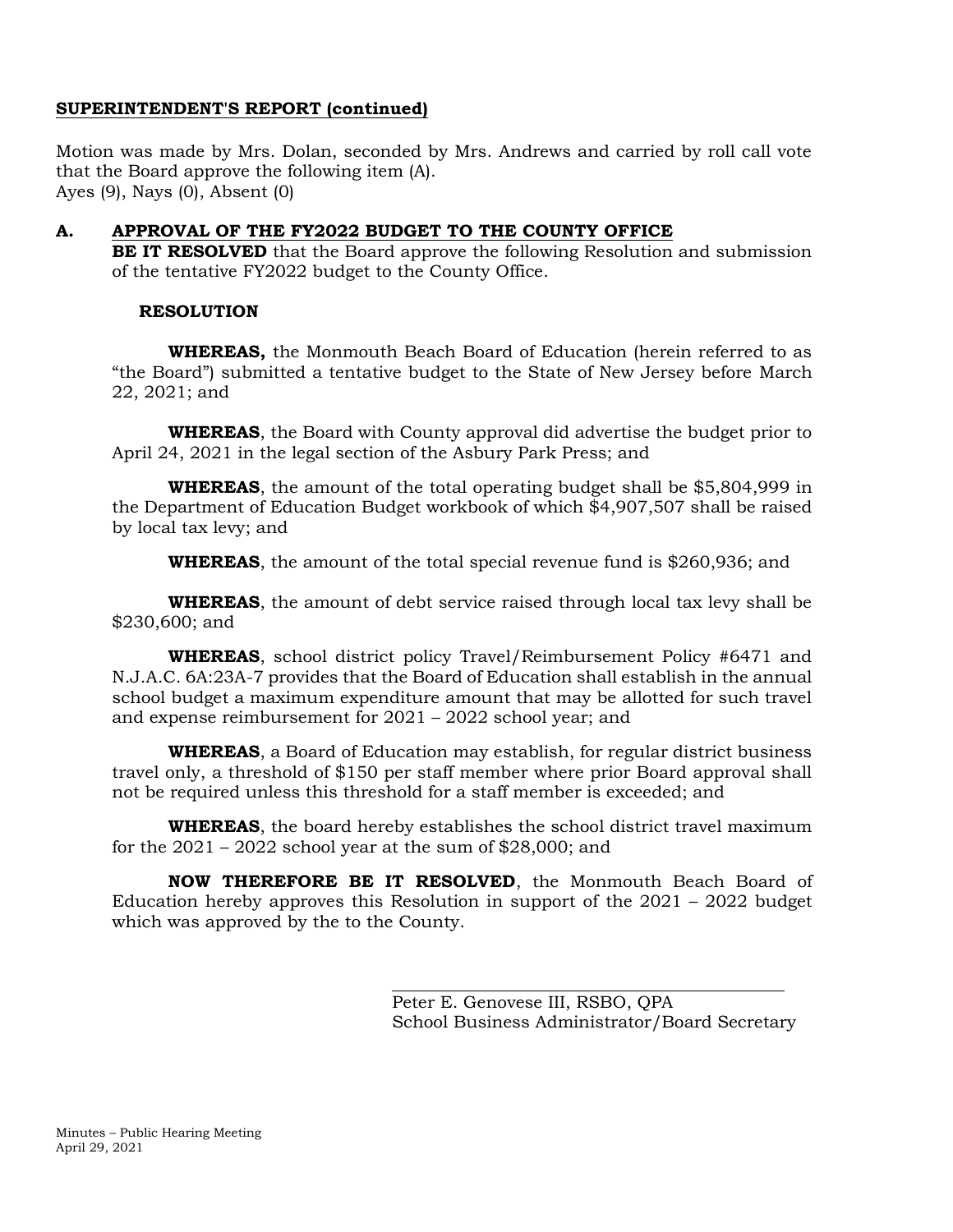## **FINANCE**

Chair: Ken Marowitz Vincent Sasso, Joseph Vecchio, Boyd Decker

Motion was made by Mr. Marowitz, seconded by Mrs. Andrews and carried by roll call vote that the Board approve the following items  $(A - K)$ . Ayes (9), Nays (0), Absent (0)

- A. **BE IT RESOLVED** to approve the following financial reports;
	- April 2021 Bill List in the amount of \$230,483.79
	- Payroll Gross total for March 2021 in the amount of \$306,018.94
	- Report of Board Secretary February Report

| Fund 10 -            | \$1,778,066.63   |
|----------------------|------------------|
| Fund 20 -            | \$<br>10,171.47  |
| Fund 40 -            | \$<br>10,672.00  |
| Capital Reserve      | \$242,163.68     |
| Maintenance Res      | \$<br>355,067.02 |
| Emergency Reserve \$ | 10,202.07        |

- Monthly transfer report for February, 2021. *(Attachment 1)*
- Pursuant to NJAC 6:l20-2.13(d), I certify as of February 2021 no budgetary line item account has been over expended in violation of NJAC 6:20-22.13 (ad). I hereby certify that all of the above information is correct.
- Board Certification:

Pursuant to NJAC 6:20-2.3 (e), we certify that as of February 28, 2021, after review of the Secretary's Monthly Report and upon consultation with the appropriate district officials, that to the best of our knowledge, no major account or fund has been over expended in violation of NJAC 6A:23A-22.13(b) and that sufficient funds are available to meet the district's financial obligations for the remainder of the fiscal year.

- B. **BE IT RESOLVED** to approve the Direct Install Program Participation Agreement with New Jersey's Cleanenergy. Total projected cost is \$198,042.06 of which \$121,902.99 is the District share and approximately \$76,139.07 paid by incentives. Approximately savings per year will be \$12,337.
- C. **BE IT RESOLVED** to approve the Monmouth Beach BOE joining the Bergen County Cooperative Group for the purpose of purchasing equipment for the e-gaming room.
- D. **BE IT RESOLVED** to approve the Nova Home Care & Staffing Contract for the 2021-2022 school year. Substitute Registered Nurses will be billed at the rate of \$50.00/hr.
- E. **BE IT RESOLVED** to approve the Bayada Home Health Care, Inc. (Nursing Contract) for the 2021-2022 school year. Substitute Registered Nurses will be billed at the rate of \$56.00/hr.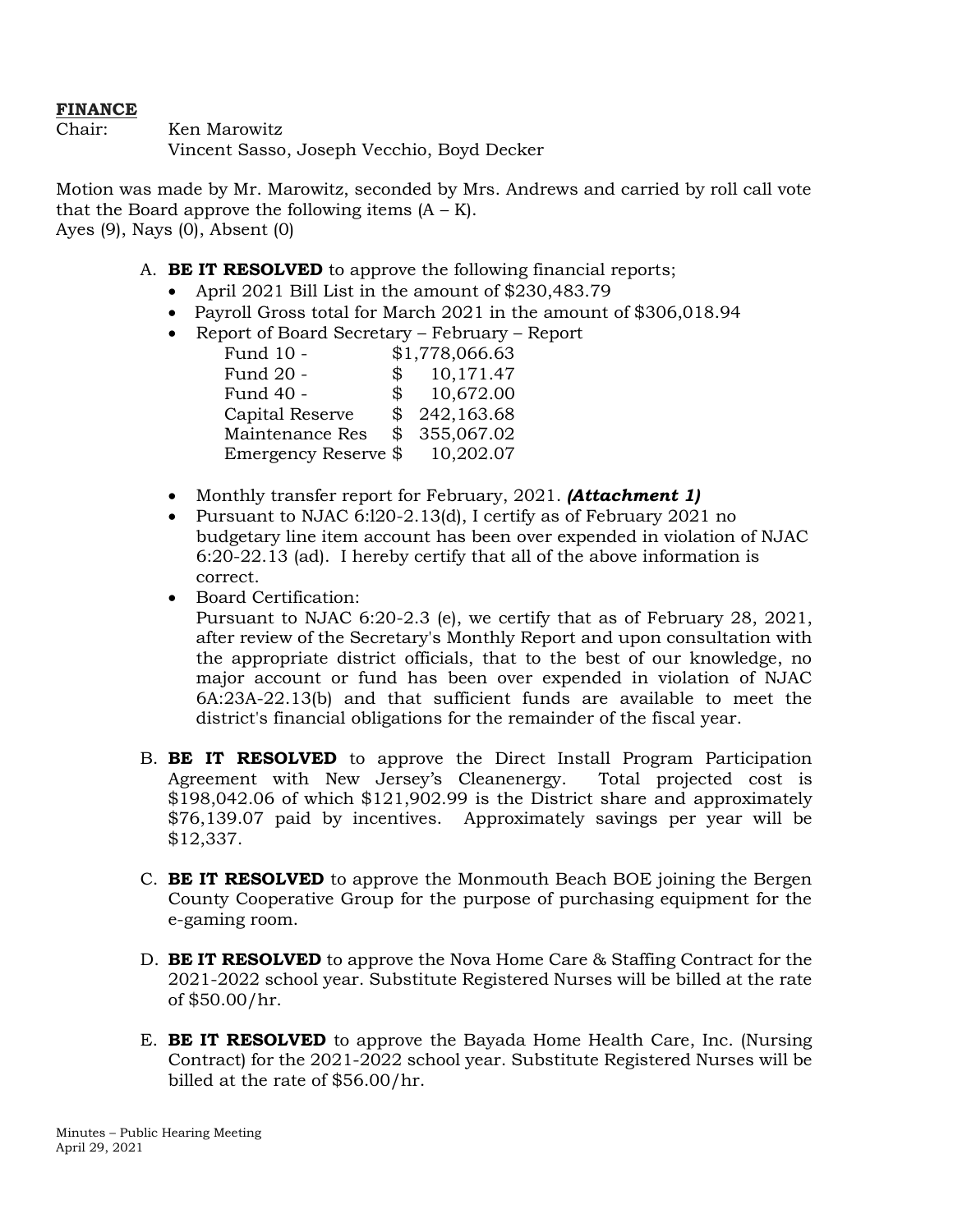## **FINANCE (continued)**

- F. **BE IT RESOLVED** to approve the extraordinary services for the 2021 summer extended school year program from 7/12/121 –8/19/21:
	- Speech Services provided by Kristen Hicks at \$60.00 per hour (not to exceed \$3,600.00).
- G. **BE IT RESOLVED** to approve the Allied Fire & Safety Sprinkler Inspection, Service & Repair fee agreement for the FY22 school year.
- H. **BE IT RESOLVED** to approve the Eastern DataComm, Inc FY22 agreement effective June 24, 2021 through June 23, 2022 for \$4,405.00.
- I. **BE IT RESOLVED** to approve the shared services agreement between Shore Regional High School and Monmouth Beach BOE for custodial services not to exceed \$38,000 for the FY22 school year.
- J. **BE IT RESOLVED** to approve the NJSIG Safety Grant for the FY22 school year in the amount of \$3,363.00.
- K. **BE IT RESOLVED** to approve the American Heart Association Grant for the FY22 school year in the amount of \$500.00 for physical education supplies or equipment.

#### **PERSONNEL**

Chair: Barbara Kay Melanie Andrews, Chris Dudick, Aleksandra King

Motion was made by Mrs. Kay, seconded by Mrs. Andrews and carried by roll call vote that the Board approve the following items  $(A – U)$ . Ayes (9), Nays (0), Absent (0)

- A. **BE IT RESOLVED** to approve Emily Olsen for the 2021-2022 school year at MA Step 1 of the MBTA Salary Guide as a Middle School Teacher of Math/Science pending criminal history/fingerprinting clearance and issuance of teaching certifications.
- B. **BE IT RESOLVED** to approve Emily Olsen and Lisa Unger as a substitute teacher for the 2020-2021 school year.
- C. **BE IT RESOLVED** to approve the leave of absence for Mary Alyce Turner, Instructional Aide, beginning April 14, 2021 through June 9, 2021 utilizing four sick days and unpaid leave thereafter.
- D. **BE IT RESOLVED** to approve Nancy Pietz and Alexandria Maxcy as Steam Park after school program supervisors from April 12 through June 15 at \$50.00 per hour for the 10 week duration (not to exceed 20 hours of supervision for each staff member).
- E. **BE IT RESOLVED** to approve Jade Gordon for the 2021-2022 school year at BA Step 8 of the MBTA Salary Guide as a Middle School Teacher of Math pending criminal history/fingerprinting clearance.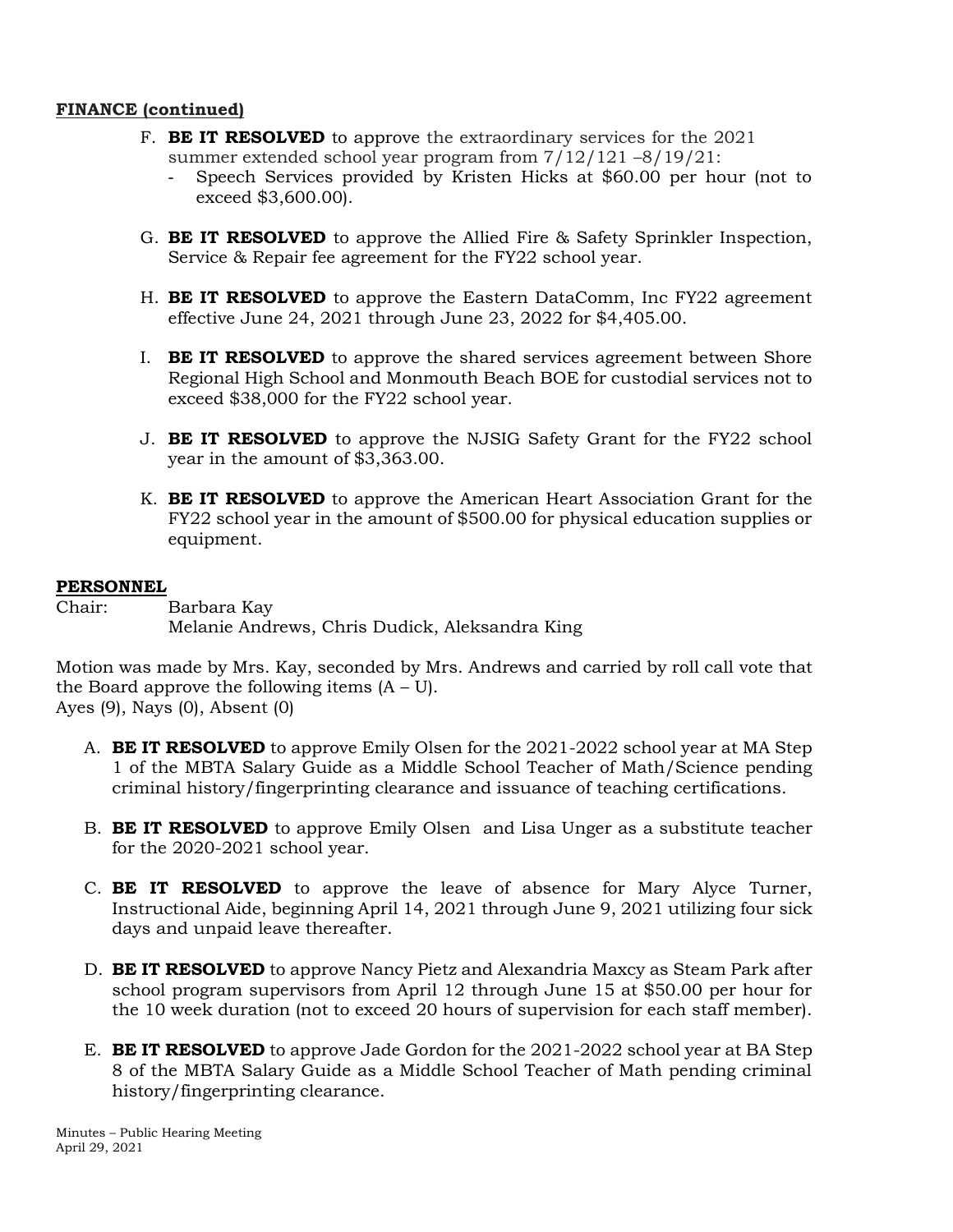- F. **BE IT RESOLVED** to approve Emily Knight for the 2021-2022 school year at MA Step 6 of the MBTA Salary Guide as a Physical Education/Health Teacher pending criminal history/fingerprinting clearance.
- G. **BE IT RESOLVED** to approve Julie Kiamie as the long term leave replacement for Rachel Kammerer from May 10, 2021 through the end of the 2020-2021 school year, at \$125.00 per diem.
- H. **BE IT RESOLVED** to approve Julie Kiamie for the 2021-2022 school year at MA Step 1 of the MBTA Salary Guide as a General Education Teacher.
- I. **BE IT RESOLVED** to approve the transfer of Jessica Clark from Special Education Teacher to Math Interventionist beginning in the 2021-2022 school year.
- J. **BE IT RESOLVED** to approve the transfer of Denise Sullivan from School Counselor to Teacher of Spanish beginning in the 2021-2022 school year.
- K. **BE IT RESOLVED** to approve the transfer of Rachel Kammerer from Elementary Education Teacher to Special Education Teacher.
- L. **BE IT RESOLVED** to approve the leave of absence for Denise Sullivan, Spanish Teacher/Counselor, beginning from Friday, May 21, 2021 through the end of the school year, utilizing twenty-one sick days, for the duration of the leave.
- M. **BE IT RESOLVED** to approve Brittany Bachman as a Student Teacher from Hofstra University under the supervision of Mr. Vastano, Grade 5, from September 1, 2021 through December 23, 2021, at 4 ½ days each week.
- N. **BE IT RESOLVED** to approve Nancy Pavelka as a long term leave replacement for Meghan Vaccarelli from May 17, 2021 through June 18, 2021 at the rate of \$125.00 per diem.
- O. **BE IT RESOLVED** to approve Nancy Pavelka as a long term leave replacement for Rachel Kammerer from September 1, 2021 through November 21, 2021 at the long term substitute rate.
- P. **BE IT RESOLVED** to approve the following staff members for the Summer Program Instruction from July 12, 2021 through August 20, 2021, not to exceed 60 hours each of instruction time per staff member at \$50.00/hr. and not to exceed 30 hours each of prep time per staff member at \$50.00/hr.

Danielle Ciaglia, Karina Gervolino, Kory Poznak, Jason Vastano, Alexandria Maxcy, Kara Sheridan, Nancy Pietz, Michele LaValle, Mary Alyce Turner, Tracy Pennell, Olivia Dunzelman, Emily Rossi, and Christopher Aviles.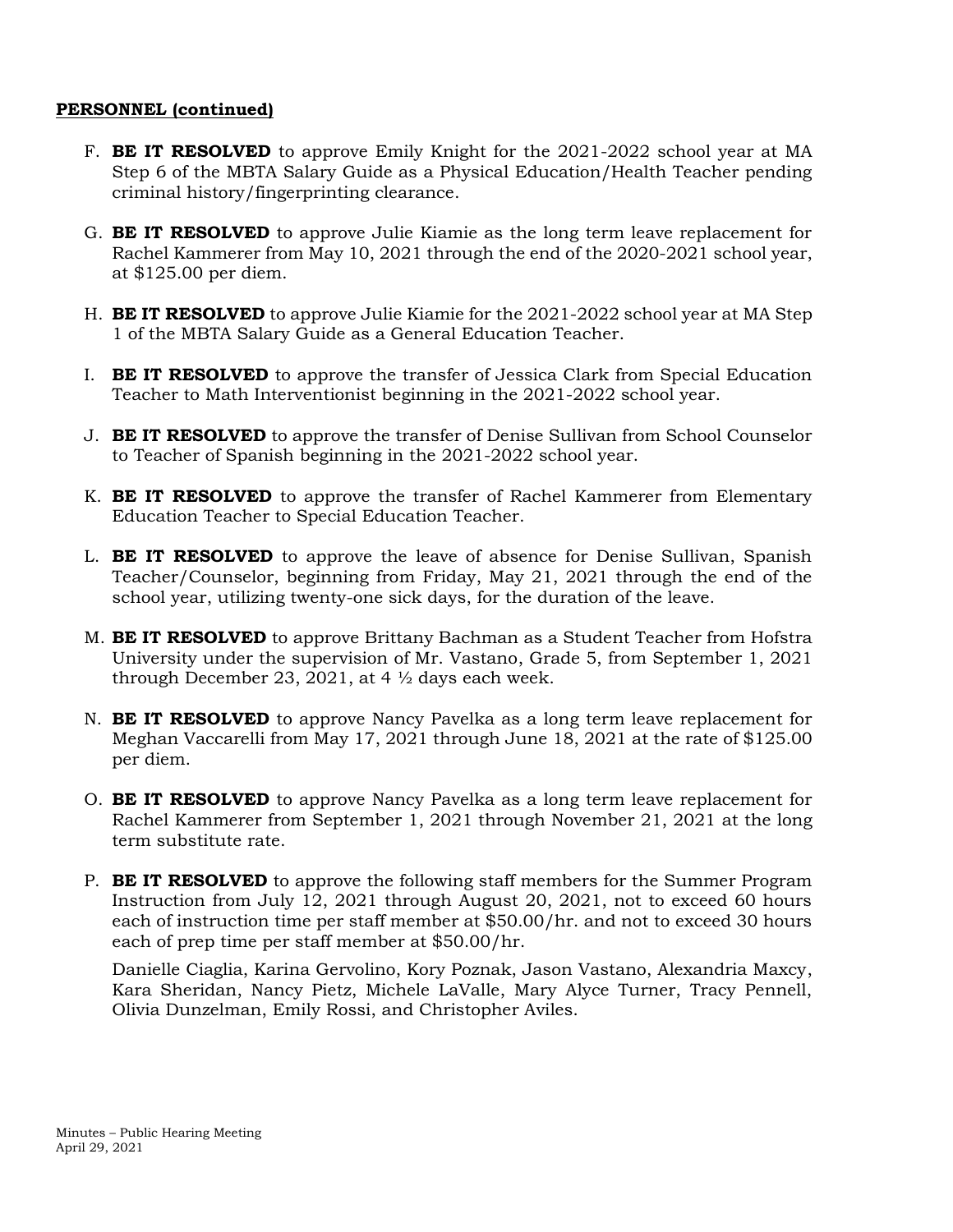- Q. **BE IT RESOLVED** to approve the following resolution:
	- Resolution to abolish the position of School Counselor:

**WHEREAS,** N.J.S.A. 18A:28-9 provides that aboard of education has the right to reduce the number of teaching staff members employed in the district whenever, in the judgment of the board, it is advisable to abolish any such positions for reasons of economy orbecause of reduction in the number of pupils or of change in the administrative or supervisory organization of the District or for other good cause upon compliance with the provisions of Title I SA; and

**WHEREAS,** for reasons of economy, change in the number of pupils and change in the administrative and supervisory organization of the District and other good cause, the Superintendent of Schools has recommended that the position of School Guidance Counselor be abolished with an effective date of June 30, 2021; and

**NOW, THEREFORE BE IT RESOLVED,** the Board approves the abolishment of the position of School Guidance Counselor for reasons of economy, change in the administrative and supervisory organization, reduction in the number of students and for other good cause, effective date of June 30, 2021

- R. **BE IT RESOLVED** to approve the following resolution:
	- Resolution to abolish the position of Media Specialist:

**WHEREAS,** N.J.S.A. 18A:28-9 provides that a board of education has the right to reduce the number of teaching staff members employed in the district whenever, in the judgment of the board, it is advisable to abolish any such positions for reasons of economy or because of reduction in the number of pupils or of change in the administrative or supervisory organization of the District or for other good cause upon compliance with the provisions of Title I SA; and

**WHEREAS,** for reasons of economy, change in the number of pupils and change in the administrative and supervisory organization of the District and other good cause, the Superintendent of Schools has recommended that the position of Media Specialist be abolished with an effective date of June 30, 2021; and

**NOW, THEREFORE BE IT RESOLVED,** the Board approves the abolishment of the position of Media Specialist for reasons of economy, change in the administrative and supervisory organization, reduction in the number of students and for other good cause, effective date of June 30, 2021.

S. **BE IT RESOLVED** to approve the new job description of Social Behavioral Support Specialist. (attachment)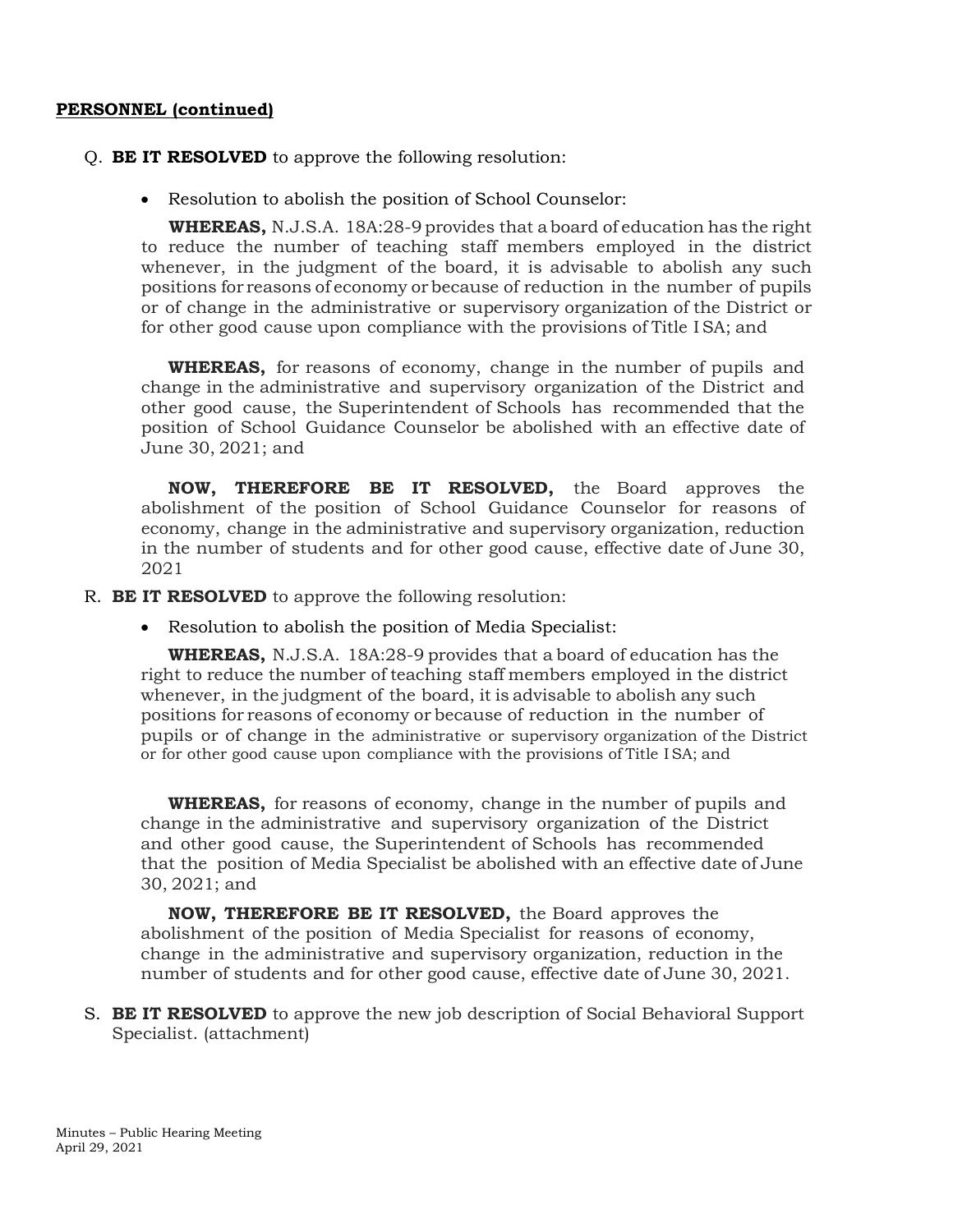T. **BE IT RESOLVED** to approve the following non-tenured certified staff and steps as per Teacher Salary Guide for the 2021-2022 school year

| <b>STEP</b><br><b>LAST NAME</b> |           | <b>FIRST NAME</b> |
|---------------------------------|-----------|-------------------|
| BA Step 4                       | Ciaglia   | Danielle          |
| MA Step 7                       | DePalma   | Nicole            |
| MA Step 4                       | Gervolino | Karina            |
| MA Step 2-3                     | LaValle   | Michele           |
| BA Step 2-3 (.625)              | Mitchell  | <b>Brianne</b>    |

U. **BE IT RESOLVED** to approve the following tenured certified staff and steps as per Teacher Salary Guide for the 2021-2022 school year:

| <b>STEP</b>          | <b>LAST NAME</b> | <b>FIRST NAME</b> |  |
|----------------------|------------------|-------------------|--|
| MA Step 11-12        | Bowlby           | Rianne            |  |
| BA Step 15           | <b>Brown</b>     | Barbara           |  |
| MA Step 11-12        | Clark            | Jessica           |  |
| BA Step 13           | Deininger        | Erin              |  |
| MA Step 9-10         | Freglette        | Tina              |  |
| BA Step 14           | Gallo            | Lori              |  |
| MA Step 20           | Gillick          | Susan             |  |
| BA Step 13           | Kammerer         | Michael           |  |
| MA Step 7            | Kammerer         | Rachel            |  |
| MA Step 15           | LoPiccolo        | Dina              |  |
| BA Step 20           | Mahoney          | Dorothy           |  |
| <b>BA Step 11-12</b> | Marino           | Debra             |  |
| MA Step 11-12        | Maxcy            | Alexandria        |  |
| MA + 30 Step 9-10    | McMahon          | Alison            |  |
| BA Step 9-10         | Murray           | Jaclyn            |  |
| <b>BA Step 11-12</b> | Pennell          | Tracy             |  |
| MA Step 20           | Pietz            | Nancy             |  |
| BA Step 8            | Poznak           | Kory              |  |
| MA Step 20 (.20)     | Priest           | Christine         |  |
| BA Step 8            | Rossi            | Emily             |  |
| BA Step 20           | Santry           | Stephanie         |  |
| MA Step 20           | Sheridan         | Kara              |  |
| MA + 30 Step 20      | Silakowski       | Doreen            |  |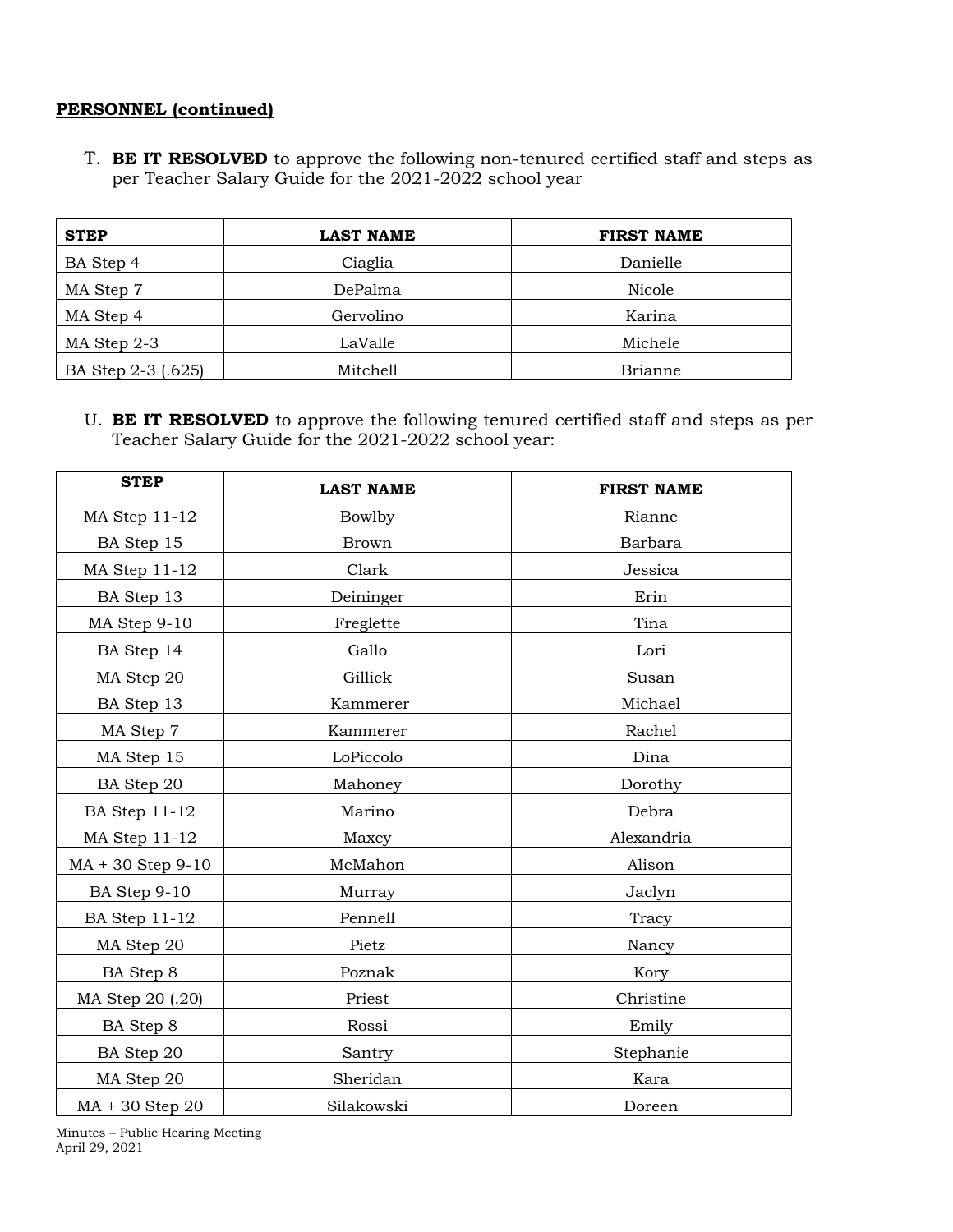| MA Step 20                | Sullivan   | Denise  |  |
|---------------------------|------------|---------|--|
| MA Step 20 (.20)          | Tuzzo      | Debra   |  |
| MA Step 15                | Vaccarelli | Meghan  |  |
| BA Step 16<br>Vastano     |            | Jason   |  |
| BA Step 18<br>Vincelli    |            | Peter   |  |
| MA Step 20 (.60)<br>Zayko |            | Cynthia |  |

## **CURRICULUM AND INSTRUCTION**

Chair: Chris Dudick Barbara Kay, Melanie Andrews, Aleksandra King

Motion was made by Mr. Dudick, seconded by Mrs. Andrews and carried by roll call vote that the Board approve the following item (A). Ayes (9), Nays (0), Absent (0)

- A. **BE IT RESOLVED** to approve the following class trips:
	- Grade 8 to attend Great Adventure on June 9, 2021 from 9:00 A.M. to 3:00 P.M.
	- Grade 1 to virtually attend Aesop's Fables through Circle in the Square Theater on April 20, 2021 from 10:30 A.M. – 12:30 P.M.

# **BUILDING AND GROUNDS** – No report

Chair: Vincent Sasso Ken Marowitz, Boyd Decker, Joseph Vecchio

#### **POLICY**

Chair: Melanie Andrews

Motion was made by Mrs. Andrews, seconded by Mrs. Kay and carried by voice vote that the Board approve the following item (A). Ayes (9), Nays (0), Absent (0)

- A. **BE IT RESOLVED** to approve the second read of the following policies:
	- P0145 BOE Member Resignation and Removal (Revised)
	- P0164.6 Remote Public Board Meetings During A Declared Emergency
	- P1643 Family Leave (New)
	- P5330.01 Administration of Medical Cannabis (Revised)
	- P7425 Lead Testing of Water in Schools (New)
	- P2415 Every Student Succeeds Act (Revised)
	- P2415.02 Title I-Fiscal Responsibility (Revised)
	- P2415.05 Student Surveys, Analysis, and/or Evaluations (Revised)

Minutes – Public Hearing Meeting April 29, 2021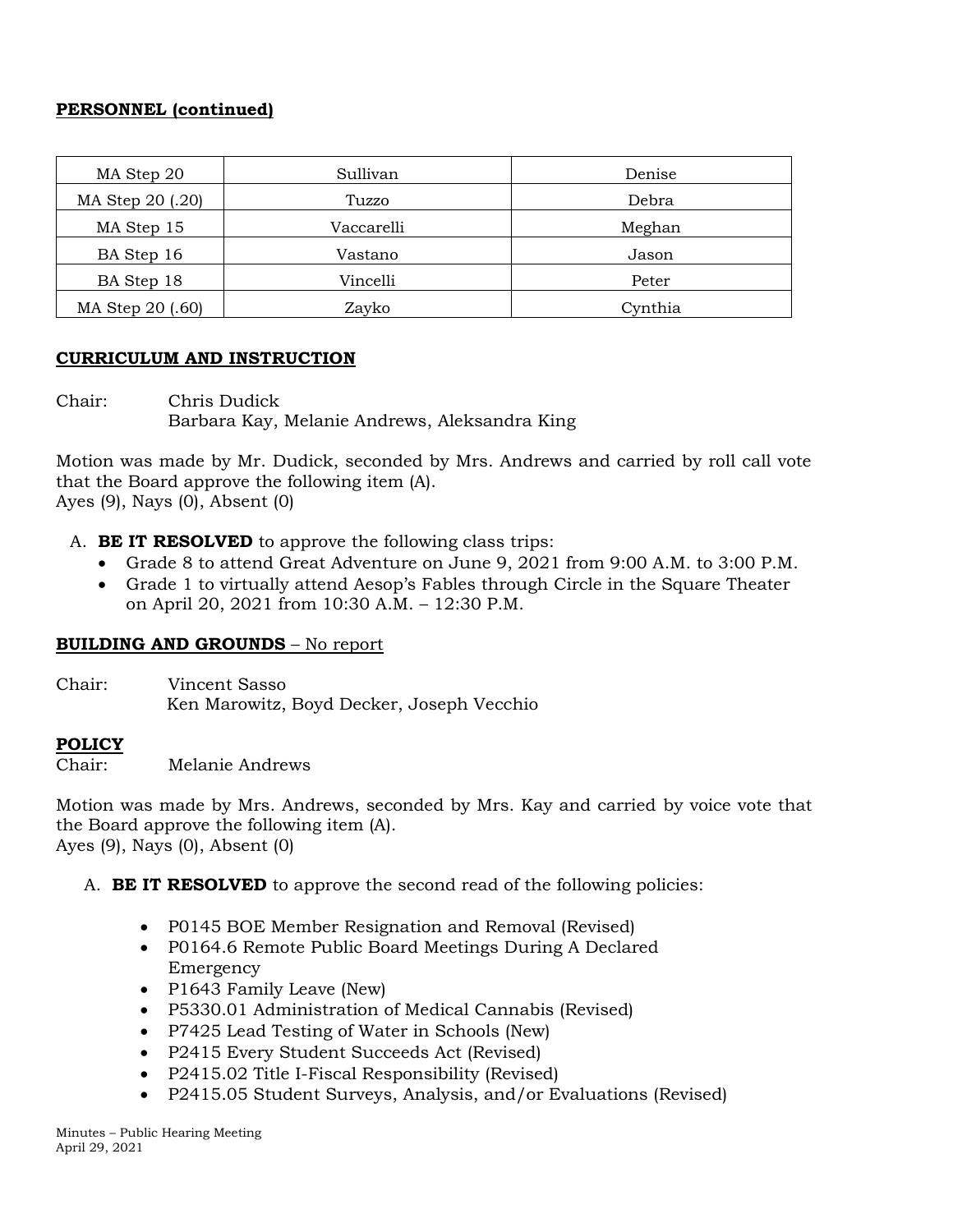# **POLICY (continued)**

- P2415.20 Every Student Succeeds Act Complaints (Revised)
- P4125 Employment of Support Staff Members
- P6360 Political Contributions (Revised)
- P9713 Recruitment by Special Interest Groups (Revised)

## **GENERAL ITEMS**

A. The May Board meeting will be held on May 18, 2021 at 7:00 P.M. The Curriculum and Instruction Committee will meet on May 13, 2021 and the Buildings and Grounds/Finance Committee will meet on May 13, 2021 at a time to be determined later.

Motion was made by Mrs. Dolan, seconded by Mrs. Andrews and carried by voice vote that the Board approve the following item (B). Ayes (9), Nays (0), Absent (0)

B. **BE IT RESOLVED** to approve the following sports schedules:

| Date     | Opponent            | Home/Away |
|----------|---------------------|-----------|
| April 20 | Oceanport           | Home      |
| April 22 | Shrewsbury          | Away      |
| April 26 | FH                  | Away      |
| April 28 | Forestdale          | Home      |
| April 30 | <b>Tinton Falls</b> | Home      |
| May 3    | <b>WLB</b>          | Home      |
| May 6    | Eatontown           | Away      |
| May 10   | Little Silver       | Home      |

#### **2021 Baseball Schedule As of March 22**

#### **2021 Softball Schedule**

| Date     | Opponent   | Home/Away |
|----------|------------|-----------|
| April 20 | Oceanport  | Home      |
| April 22 | Shrewsbury | Home      |
| April 26 | <b>WLB</b> | Home      |